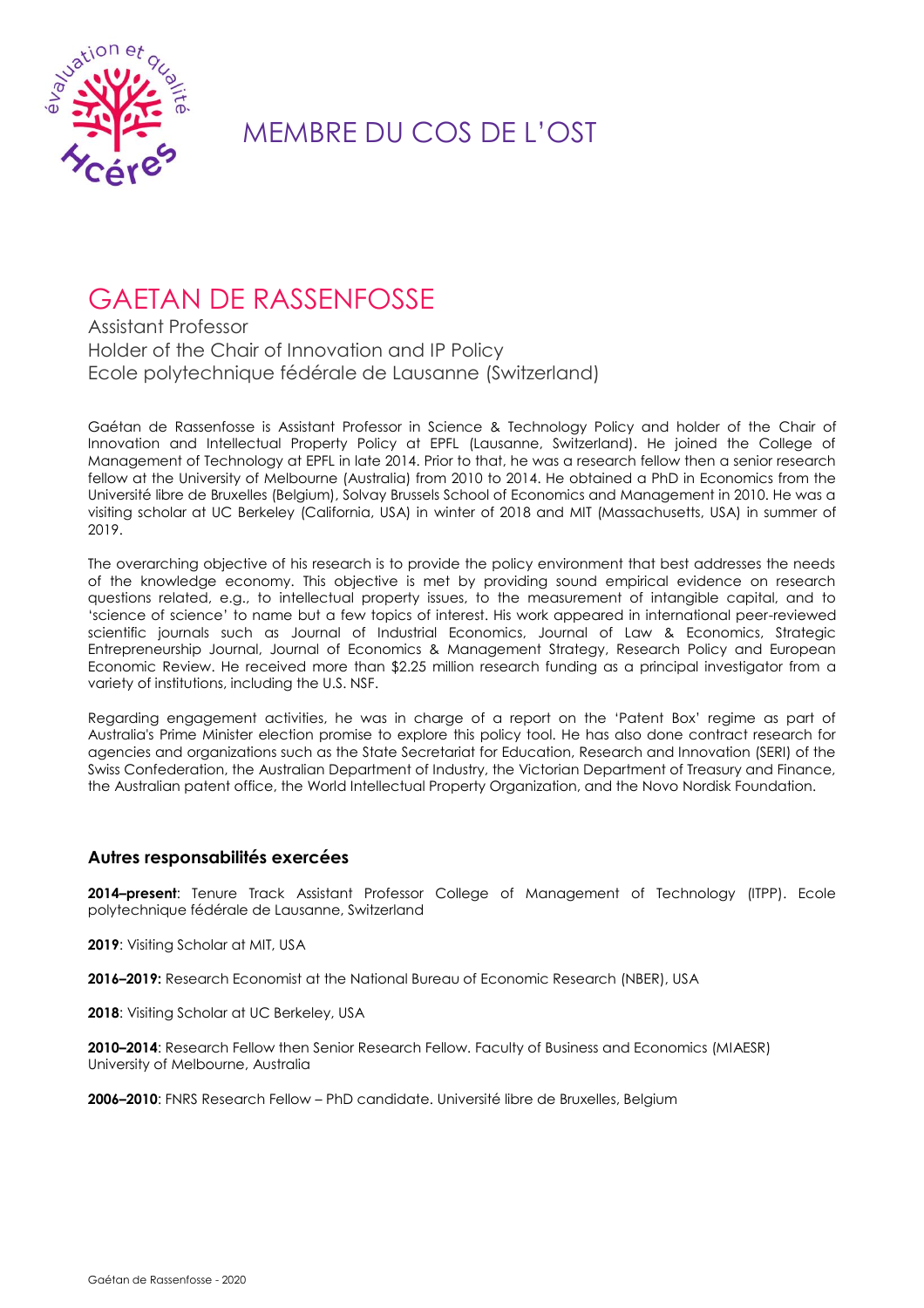

## **Principales publications**

**de Rassenfosse G., Griffiths W., Jaffe A. and Webster E**. (2020) Low-quality patents in the eye of the beholder: Evidence from multiple examiners. *Journal of Law, Economics, & Organization*, *forthcoming*.

**de Rassenfosse G. and Raiteri E.** (2020) Technology Protectionism and the Patent System: Strategic Technologies in China. *Journal of Industrial Economics*, *forthcoming*

**Abi Younes G., Ayoubi C., Ballester O. et al.** (2020) COVID-19: Insights from Innovation Economists. *Science and Public Policy*, *forthcoming*

**de Rassenfosse G. and Hosseini R**. (2020) Discrimination against foreigners in the U.S. patent system. *Journal of International Business Policy*, forthcoming.

**de Rassenfosse, G. and Higham K.** (2020) Wanted: A standard for virtual patent marking. *Journal of Intellectual Property Law & Practice*, **15(7)**: 544–553.

**de Rassenfosse G. and Seliger F.** *forthcoming*. Sources of knowledge flow between developed and developing nations. *Science and Public Policy*, **47(1)**: 16–30

**de Rassenfosse G.** (2020) On the price elasticity of demand for trademarks. *Industry & Innovation*, **27(1-2)**: 11- 24.

**de Rassenfosse G., Jensen P., Julius T., Palangkaraya A. and Webster E.** (2019) Are Foreigners Treated Equally under the TRIPs Agreement? *Journal of Law & Economics* **62(4):** 663–685.

**de Rassenfosse G. and Thomson R.** (2019) R&D offshoring and home industry productivity. *Industrial and Corporate Change*, **28(6):** 1497–1513.

**de Rassenfosse G, Kozak J. and Seliger F**. (2019) Geocoding of worldwide patent data. *Scientific Data*, **6**: 260.

**de Rassenfosse G., Raiteri E. and Jaffe A.** (2019) The procurement of innovation by the US government. *PLoS ONE*, 14(8): e0218927.

**de Rassenfosse G. and Jaffe A.** (2018) Econometric evidence on the depreciation of innovations. *European Economic Review*, **101:** 625–642.

**de Rassenfosse G. and Jaffe A.** (2018) Are patent fees affective at weeding out low-quality patents?, *Journal of Economics & Management Strategy*, **27(1):** 134–148.

**Morricone S, Munari F., Oriani R. and de Rassenfosse G.** (2017) Commercialization strategy and IPO underpricing, *Research Policy*, **46(6):** 1133–1141.

**Jaffe A and de Rassenfosse G.** (2017) Patent Citation Data in Social Science Research: Overview and Best Practices, *Journal of the Association for Information Science and Technology*, **68(6):** 1360–1374.

**de Rassenfosse G.** (2017) An assessment of how well we account for intangibles, *Industrial and Corporate Change*, **26(3):** 517–534.

**de Rassenfosse G., Kracker M. and Tarasconi G.** (2017) Getting Started with PATSTAT Register. *Australian Economic Review*, **50(1):** 110–120

**de Rassenfosse G. and Fischer T.** (2016) Venture debt financing: Determinants of the lending decision. *Strategic Entrepreneurship Journal*, **10(3):** 235–256

**de Rassenfosse G., Palangkaraya A. and Webster E.** (2016) Why do patents facilitate trade in technology? Testing the disclosure and appropriation effects, *Research Policy*, **45(7):** 1326–1336

**Williams R. and de Rassenfosse G.** (2016) Pitfalls in aggregating performance measures in higher education, *Studies in Higher Education*, **41(1):** 51–62

**de Rassenfosse G. and Williams R.** (2015) Rules of engagement: measuring connectivity in national systems of higher education, *Higher Education*, **70(6):** 941–956

**de Rassenfosse G., Dernis H. and Boedt G.** (2014) An introduction to the Patstat database with example queries, *Australian Economic Review*, **47(3):** 395–408